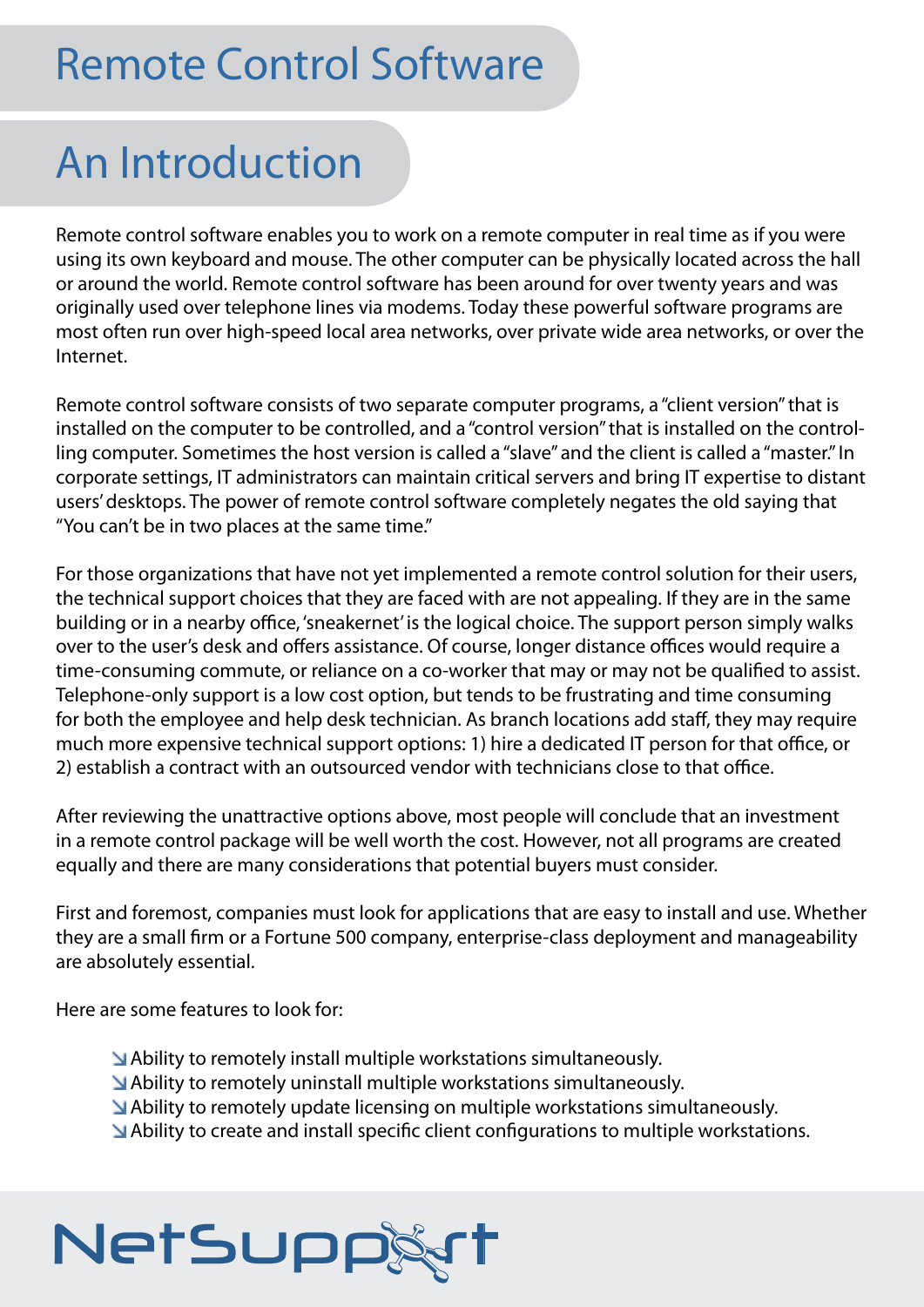## Technical Document

Speed is also an important criterion, especially for organizations using slow wide area network links. Well written programs will minimize delays even over limited bandwidth. Some applications also provide administrators with a "client scanning" feature to quickly scroll through multiple desktops in a single window.

Traditional remote control software includes file transfer functions along with remote control capabilities. Some capabilities to look for would be the:

 Ability to distribute files to all connected clients. Ability to distribute files to selected clients. Ability to distribute files to a pre-defined group of clients.

Whether it is remote control or file transfer, one of the top issues today with any application is security. That is why any package under consideration should include encryption and strong security features. Top candidates should provide options for encrypting authentication schemes and data streams, preferably by using 256-bit DES (Digital Encryption Standard) and AES (Advanced Encryption Standard) encryption schemes. Common security features, such as lockout, connection restrictions and file-access permissions, should be standard features. Financial institutions looking to control their ATM fleets will greatly appreciate these security features.

There are many other features to consider when choosing a remote control package:

 Automated scripting. **M** Windows 8 and other OS support. Remotely connect from a desktop PC or mobile device. Messaging/Help requests. Vendor's experience. Vendor's installed base. Affordability. **N** Free trial offer.

IT administrators will find that a powerful Scripting Language and Scheduler will allow them to automate the tasks that they would normally perform repetitively - this offers huge potential time savings. Businesses that use UNIX, Linux or Solaris servers or Apple Macintosh desktops will naturally want to make sure that these Operating Systems are supported, while Windowsonly shops should ensure that the remote control software that they are considering supports Windows 8 and 64Bit systems should they ever upgrade to them in the future.

Does the solution give you the flexibility to connect to remote systems from your desktop PC and, when you're working on the move, from an Apple iOS or Android tablet and smartphone?

For more details and to download free 30 days software trials go to

#### *www.netsupportsoftware.com*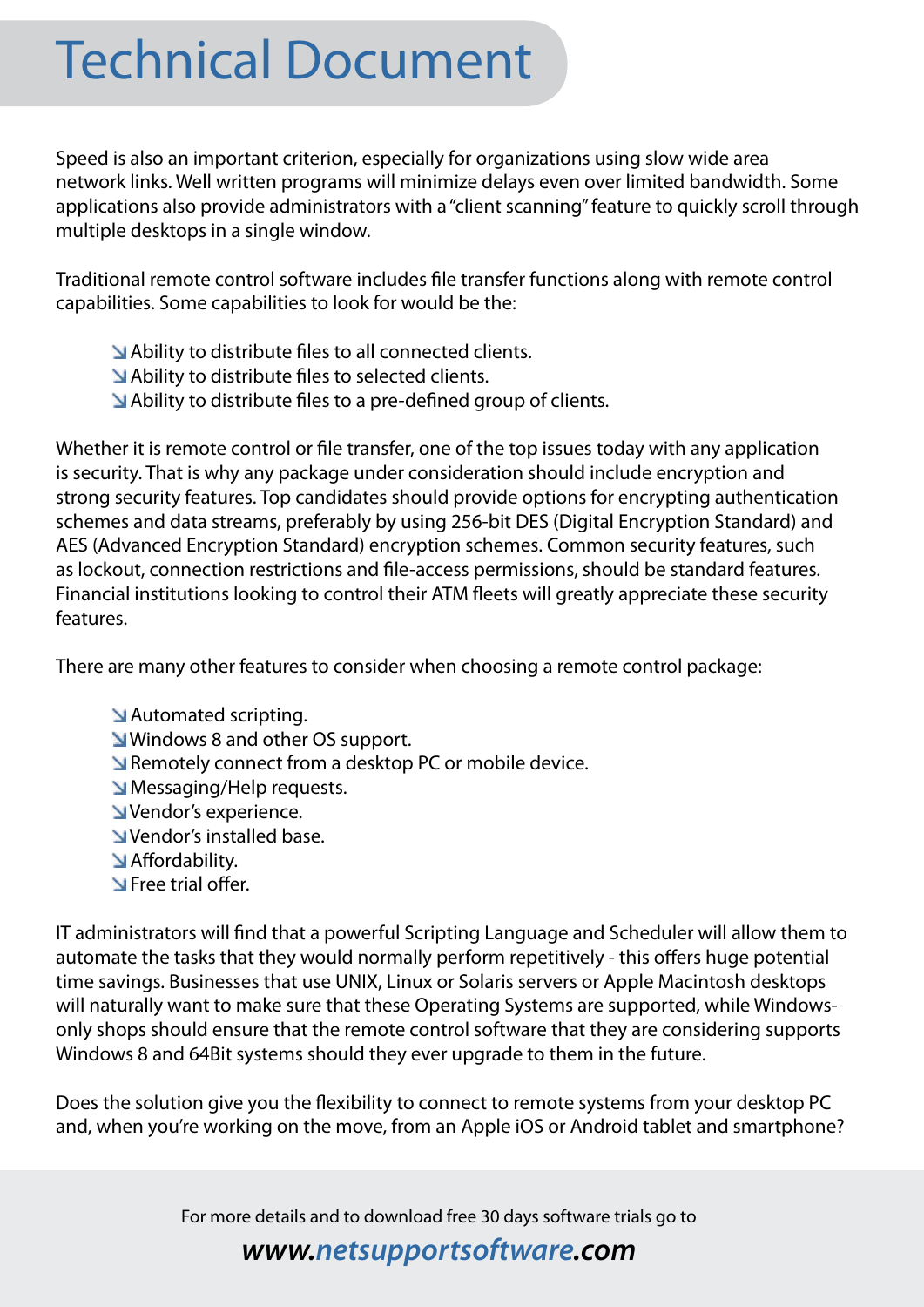

It can be very convenient for the IT Department to be able to easily send a text message to one or more chosen PCs, or even broadcast to all PCs on the network. This can be used for alerting employees of an impending server shutdown, or used by senior managers to send important messages to various departments or every employee. Going in the opposite direction, some remote control applications include an option that permits users to send help requests directly to a corporate helpdesk when they need assistance. The help request can either be sent to all available operators, or directed to specific operators based on user defined accounts.

Nothing guarantees a stable platform more than vendor experience and a substantial installed base. In addition to providing more robust software, larger software developers will often have the resources to provide more technical support and customer service options as well. Don't forget to look at documentation as well – a major vendor will include a top notch technical manual. Of course, every company needs to keep an eye on their IT budgets, and closely monitor their software spending.

That is where a free trial offer can really help – no need to waste money on a program that does not meet the company's specifications and budget.

Above and beyond controlling servers and workstations, some high-end remote control packages offer other practical uses:

**M** Hardware inventory. Software inventory. **N**Training.

Network administrators are able to obtain a real-time view of the hardware and software installed on target workstations at the click of a button. A hardware report is an excellent planning tool when it comes to determining if particular machines are able to run updated operating systems and applications, while a software report is invaluable in tracking software licenses. If an organization has over-purchased licenses, they can drop some support and renewal contracts. If they have under-purchased, they can purchase additional licenses and obtain peace of mind that they are safe from any type of software audit and accompanying possible legal actions. While a software inventory feature from a remote control software vendor is a certainly nice feature, it should be pointed out that it can not act as a replacement for a full blown Asset Management package.

Remote control solutions that include whiteboard features should make any organization's short list. Some remote control software vendors include this functionality as part of their chat / multichat session. Trainers are able to utilize a range of screen highlighting tools to visually support

For more details and to download free 30 days software trials go to

#### *www.netsupportsoftware.com*